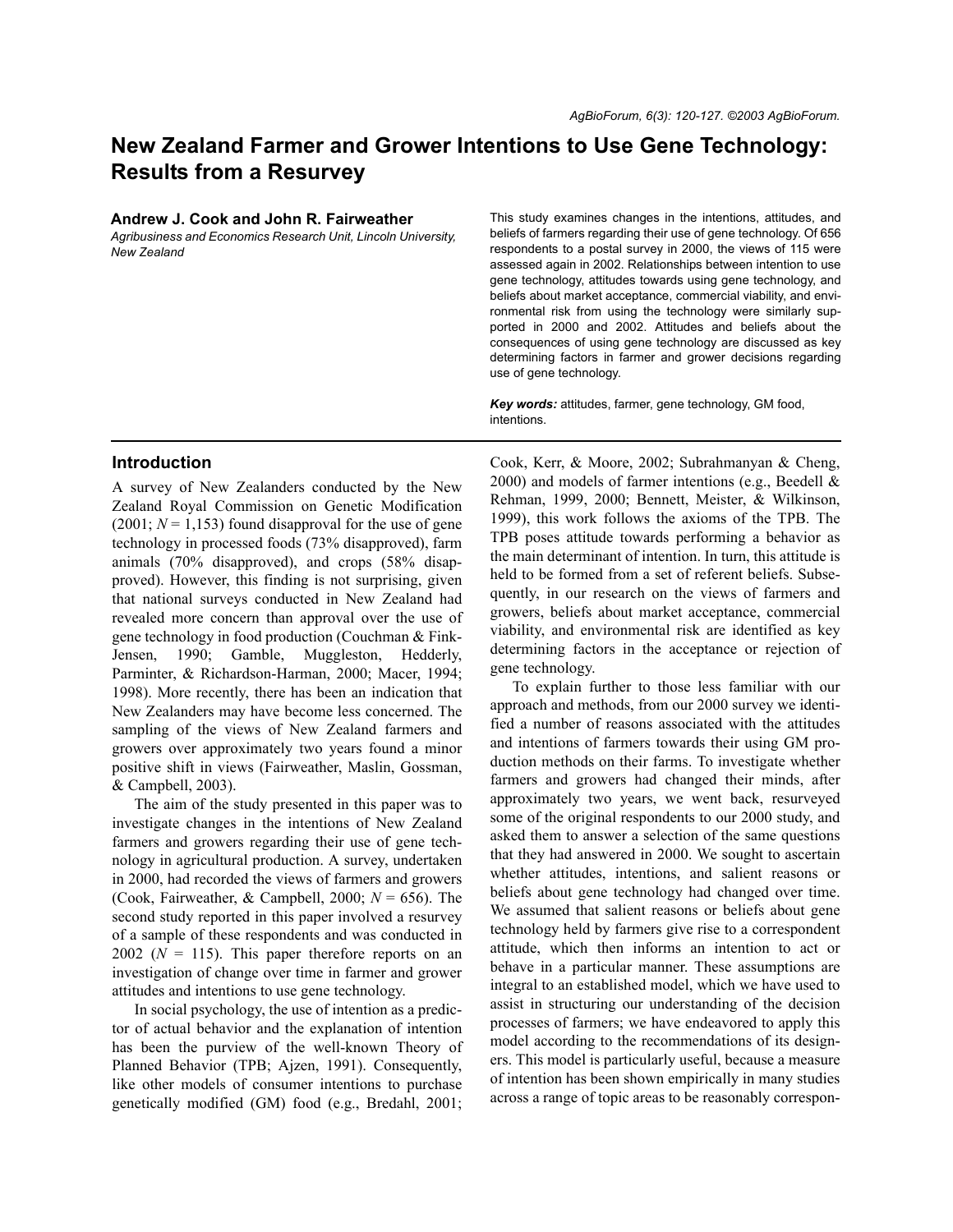dent with actual behavior (Armitage & Conner, 2001; Conner & Armitage, 1998; Randall & Wolff, 1994). This means that intentions can be used in projections of the actual rejection or acceptance of GM production technology. Nevertheless, our immediate concern here is with whether farmers and growers have changed their minds and similarly with whether the key reasons or beliefs and general attitudes regarding GM production technology have altered over time.

## **Method**

The resurvey questionnaire was shorter than the 2000 questionnaire because it measured for a second time only key questions of relevance to farmer and grower intentions. The format and question style were unchanged. The questions used in 2000 and repeated in 2002 were developed from focus group work  $(N = 26)$ and a public survey conducted in 1999 (Cook, Kerr, & Moore, 2002;  $N = 266$ ). The following is an explanation of the questions and measurement scales. The survey questions, as presented to respondents, are provided in the Appendix. A number-in-box design was used to facilitate data coding. Our research on question format suggests that number-in-box and tick-in-box designs do not differ in terms of response rates (see Fairweather & Gossman, in press).

Intention to use gene technology was measured by asking: "Which one of the following statements best represents your intention to either use or not use gene technology on your farm within the next ten years?" Respondents could answer by choosing one of a range of seven statements anchored by: *I have a very strong intention to use gene technology* and *I have a very strong intention not to use gene technology*. The midpoint of the scale was anchored by: *I have no intention either to use gene technology or not to use gene technology*. Intention to purchase GM food and intention to use organic methods were similarly measured using the respective referents of *purchase GM food* and *use organic methods*.

Three attitude measurements were taken by asking: ìHow favorable or unfavorable is your general attitude towards the following three items?" Attitude to *using gene technology*, *purchasing GM food* and *using organic methods* were then each measured on sevenpoint scales anchored by *extremely unfavorable* and *extremely favorable*.

The questionnaire included eight consequences of the production of GM food: (a) better quality food, (b) new risks to public health, (c) enhanced economic

growth for New Zealand, (d) consumer acceptance of foods produced using gene technology, (e) adverse effects on future generations, (f) damage to ecological systems, (g) increased food production, and (h) personal risk. Each was measured using two questions; one question assessed desirability, and one question assessed the likelihood of its occurrence. Likelihood was measured on a seven-point scale anchored by *extremely unlikely* and *extremely likely*. Desirability was measured on a seven-point scale anchored by *extremely undesirable* and *extremely desirable.*

To explain how these questions are incorporated in farmers and grower's decisions, following Ajzen (1991), it is presumed that in forming an attitude, individuals summarize a number of important beliefs. This summation is modeled by first multiplying together the likelihood and desirability scores. The products are then summed. This produces a single measure, which is presumed to be a basis of an individual's attitude towards a behavior, which in this case is using gene technology.

Measurement was also taken of the level of agreement or disagreement with New Zealand becoming free of genetic engineering (GE). These measurements were taken by using seven-point scales anchored by *very strongly agree* and *very strongly disagree*. Additional demographic information and farm characteristics were gathered using various measures. These measures were derived from the 2000 survey.

With respect to response rate and distribution, the initial survey conducted between May and August 2000 distributed at random 1,950 questionnaires to New Zealand farmers and growers and resulted in 656 responses for an effective response rate of 35%. The resurvey was conducted in September and October 2002 (approximately two years after the 2000 survey). Two hundred questionnaires were posted to farmers and growers randomly selected from the 656 respondents to the 2000 study. The resurvey received an effective response rate of  $63\%$  ( $N = 115$ ).

## **Results**

#### *Representativeness and Response Bias*

In a test for response bias between the 200 farmers and growers that were posted the questionnaire and the 115 that replied there were no significant differences (chisquare,  $p > 0.05$ ). To test whether the subsample was representative of the population of farmers and growers, comparison was made between demographic information (sex, income, qualification, and age) from the ques-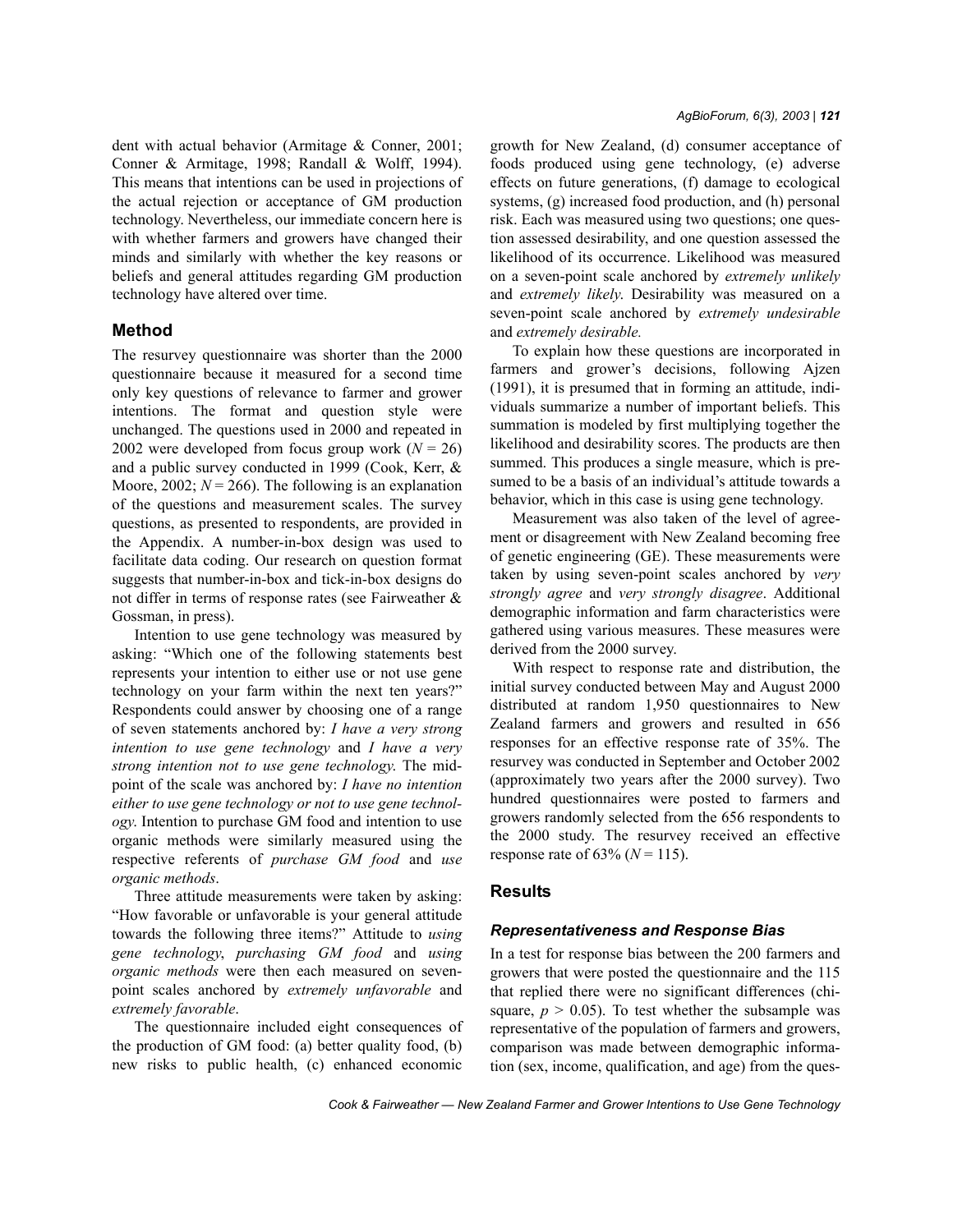|       | Table 1. Comparison of subsample, sample, and census |  |  |
|-------|------------------------------------------------------|--|--|
| data. |                                                      |  |  |

|                                    |       | Subsample<br><b>Sample</b><br>$(N = 115)$<br>$(N = 656)$ |       |      | <b>Census</b><br>data |
|------------------------------------|-------|----------------------------------------------------------|-------|------|-----------------------|
| Item                               | Freq. | %                                                        | Freq. | %    | %                     |
| Sex                                |       |                                                          |       |      |                       |
| Male                               | 91    | 79.1                                                     | 506   | 78.4 | 69.0                  |
| Female                             | 20    | 17.4                                                     | 139   | 21.6 | 31.0                  |
| Income                             |       |                                                          |       |      |                       |
| $<$ \$5,000                        | 4     | 4.9                                                      | 21    | 3.2  | 15.0                  |
| \$5,001-\$10,000                   | 4     | 4.9                                                      | 20    | 3.0  | 11.3                  |
| \$10,001-\$15,000                  | 7     | 8.5                                                      | 30    | 4.6  | 13.6                  |
| \$15,001-\$20,000                  | 4     | 4.9                                                      | 55    | 8.4  | 12.4                  |
| \$20,001-\$25,000                  | 8     | 9.8                                                      | 48    | 7.3  | 10.7                  |
| \$25,001-\$30,000                  | 8     | 9.8                                                      | 38    | 5.8  | 9.7                   |
| \$30,001-\$40,000                  | 12    | 14.6                                                     | 68    | 10.4 | 9.8                   |
| \$40,001-\$50,000                  | 8     | 9.8                                                      | 68    | 10.4 | 4.6                   |
| \$50,001-\$70,000                  | 15    | 18.3                                                     | 50    | 7.6  | 4.1                   |
| \$70,001-\$100,000                 | 7     | 8.5                                                      | 45    | 6.9  | 2.3                   |
| >\$100,000                         | 5     | 6.1                                                      | 41    | 6.3  | 3.4                   |
| Qualifications                     |       |                                                          |       |      |                       |
| No qualification                   | 30    | 27.3                                                     | 179   | 27.3 | 15.8                  |
| School certificate                 | 14    | 12.7                                                     | 97    | 14.8 | 16.6                  |
| Sixth form certificate<br>or UE    | 14    | 12.7                                                     | 89    | 13.6 | 10.6                  |
| Higher school<br>qualification     | 7     | 6.4                                                      | 22    | 3.4  | 3.9                   |
| Trade certificate or<br>equivalent | 32    | 29.1                                                     | 156   | 23.8 | 23.6                  |
| Bachelors degree                   | 7     | 6.1                                                      | 59    | 9.0  | 3.4                   |
| Further qualifications             | 6     | 5.2                                                      | 29    | 4.4  | 1.1                   |
| Age                                |       |                                                          |       |      |                       |
| $15 - 24$                          | 0     | 0.0                                                      | 2     | 0.3  | 15.8                  |
| 25-34                              | 4     | 3.6                                                      | 25    | 3.8  | 19.6                  |
| $35 - 44$                          | 27    | 24.3                                                     | 176   | 26.8 | 24.0                  |
| $45 - 54$                          | 37    | 33.3                                                     | 206   | 31.4 | 20.9                  |
| $55 - 64$                          | 23    | 20.7                                                     | 135   | 20.6 | 13.1                  |
| 65+                                | 20    | 18                                                       | 82    | 12.5 | 6.5                   |

tionnaire and census information about New Zealand farmers. As shown in Table 1, there were more males, more with higher income, and more farmers in the 35– 55 age groups than those recorded in census data. Similarly, level of education failed to match levels recorded in census data. All of these differences were significant (chi-square,  $p \leq 0.05$ ). However, because responses were elicited from a sample of farm owners, and census data is derived from self-reports of those who describe themselves as farmers, it is likely that each sampling *AgBioForum, 6(3), 2003 | 122*

**Table 2. Comparison of subsample, sample, and population data.**

|                                | Subsample<br>$(N = 115)$ |      | <b>Sample</b><br>$(N = 656)$ |      | <b>Population</b> |
|--------------------------------|--------------------------|------|------------------------------|------|-------------------|
| <b>Farm type</b>               | Freq.                    | $\%$ | Frea.                        | $\%$ | $\%$              |
| <b>Horticulture</b>            | 11                       | 9.6  | 89                           | 13.6 | 10.8              |
| Pastoral                       | 64                       | 55.7 | 342                          | 52.1 | 56.3              |
| <b>Specialist</b><br>livestock | 5                        | 4.3  | 30                           | 46   | 4.0               |
| Dairy                          | 31                       | 27.0 | 166                          | 25.3 | 25.3              |
| Arable                         | 4                        | 3.5  | 22                           | 3.4  | 3.4               |

frame is quite different. A further test comparing the subsample with the population from which it was drawn found no significant difference ( $χ² = 0.325$ ,  $df = 4$ ,  $p >$ 0.05). These data, shown in Table 2, were based on a classification of farm type with the comparison made between the subsample and farms in New Zealand. Farm information was derived from Quotable Value, which was formerly the official government valuation service in New Zealand. Comparison between the original sample and these data also showed no significant difference ( $\chi^2$  = 1.68,  $df$  = 4,  $p$  > 0.05).

### *Descriptive Results*

Descriptive results are shown in Table 3. In terms of differences between 2000 and 2002, except for level of agreement with New Zealand becoming GE free (paired sample *t* test,  $p < 0.001$ ), there was no evidence of significant differences ( $p > 0.05$ ). The results show that attitudes and intentions had become no more or no less favorable towards using gene technology and purchasing GM food. Minor changes in other measures were also nonsignificant. In contrast, it is evident there was less agreement in 2002 with the view that New Zealand should become GE free.

Both the 2000 and 2002 results show that intention to use gene technology and purchase GM food was generally negative, whereas intention to use organic methods was generally positive. Intention to purchase GM food was more negative than intention to use gene technology. Examination of the frequency of responses from 2002 shows that 41% had a negative intention towards using gene technology, 34% had no intention to either use or not use the technology, and 25% had a positive intention to use the technology. In terms of intentions to purchase GM food, 43% had a negative intention towards purchasing GM food, 40% had no intention to either purchase or not purchase, and 17% had a positive intention to purchase GM food. Positive intentions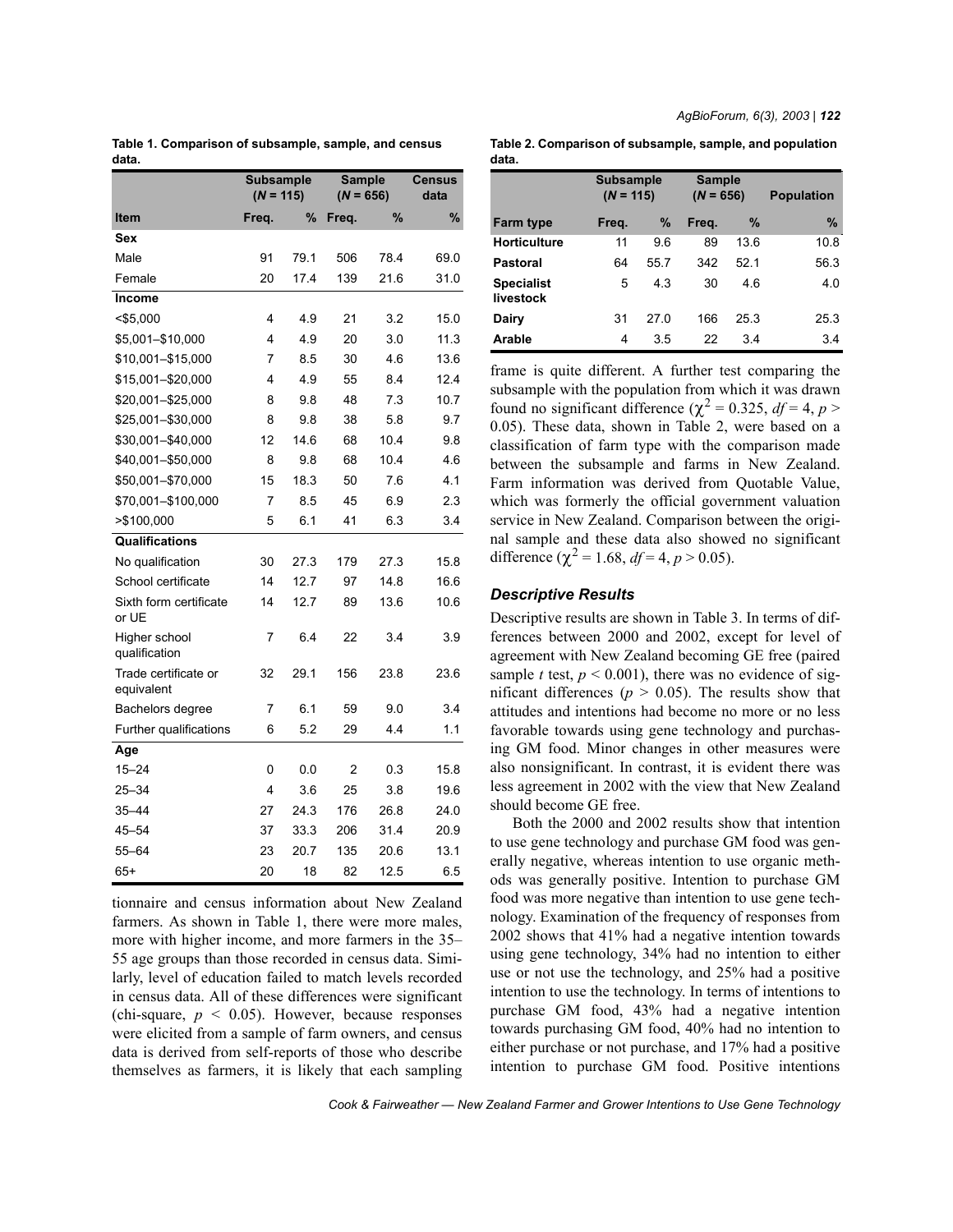**Table 3. Intentions and attitudes, 2000 and 2002.**

| <b>Item</b>                 |           | 2000    | 2002    |
|-----------------------------|-----------|---------|---------|
| Intention to use gene       | Mean      | $-0.61$ | $-0.56$ |
| technology                  | SD        | 1.43    | 1.63    |
|                             | N         | 113     | 112     |
| Intention to purchase GM    | Mean      | $-0.74$ | $-0.67$ |
| food                        | SD        | 1.43    | 1.53    |
|                             | N         | 115     | 112     |
| Intention to use organic    | Mean      | 0.43    | 0.40    |
| methods                     | SD        | 1.20    | 1.23    |
|                             | N         | 115     | 112     |
| Attitude towards using gene | Mean      | $-0.53$ | $-0.31$ |
| technology                  | <b>SD</b> | 1.93    | 1.85    |
|                             | N         | 114     | 108     |
| <b>Attitude towards</b>     | Mean      | $-1.00$ | $-0.82$ |
| purchasing GM food          | <b>SD</b> | 1.60    | 1.64    |
|                             | N         | 112     | 107     |
| Attitude towards using      | Mean      | 0.62    | 0.59    |
| organic methods             | <b>SD</b> | 1.57    | 1.64    |
|                             | N         | 114     | 109     |
| Try to achieve GE-free      | Mean      | 0.45    | $0.14*$ |
| status                      | SD        | 1.94    | 1.89    |
|                             | N         | 108     | 108     |

*Note. Range = -3 to 3 for all items.*

*\* Paired sample t-test found a significant difference (p < 0.001).*

(38%) were more predominant for the use of organic methods with 47% having no intention to either use or not use organic methods and 14% having a negative intention. Examination of the frequency of responses for agreement or disagreement that New Zealand should become GE free showed that 50% disagreed, 17% neither agreed nor disagreed, and 33% agreed. In 2000, the proportion was 39% disagreed, 13% neither agreed nor disagreed, and 48% agreed for the 115 respondents.

Table 4 shows the descriptive results for desirability and likelihood of beliefs. Similar mean scores to 2000 were found for 2002. In general, positive consequences were judged marginally more likely and more desirable in 2002, and similarly, negative consequences were judged either less likely or less undesirable. In 2002, desirable consequences, including better quality food, enhanced economic growth, and increased food production, and negative consequences were generally judged likely. However, only five of the changes in desirability and likelihood of consequences were significant (paired sample *t* test,  $p < 0.05$ ). These changes were for desirability and likelihood of increased food production and likelihood of new risks to public health, enhanced eco**Table 4. Likelihood and desirability for eight consequences, 2000 and 2002.**

|                                                     |           |         | <b>Desirability<sup>a</sup></b> |         | <b>Likelihood<sup>a</sup></b> |
|-----------------------------------------------------|-----------|---------|---------------------------------|---------|-------------------------------|
|                                                     |           | 2000    | 2002                            | 2000    | 2002                          |
| <b>Better quality</b><br>food                       | Mean      | 0.57    | 0.77                            | 0.09    | 0.11                          |
|                                                     | <b>SD</b> | 1.71    | 1.65                            | 1.9     | 1.65                          |
|                                                     | N         | 108     | 110                             | 112     | 110                           |
| New risks to                                        | Mean      | $-1.71$ | $-1.78$                         | 0.51    | $-0.78*$                      |
| public health                                       | SD        | 1.45    | 1.35                            | 1.77    | 1.35                          |
|                                                     | N         | 108     | 112                             | 112     | 110                           |
| <b>Enhanced</b>                                     | Mean      | 0.82    | 1.03                            | $-0.02$ | $0.46*$                       |
| economic growth                                     | SD        | 1.58    | 1.51                            | 1.62    | 1.66                          |
|                                                     | N         | 108     | 109                             | 111     | 114                           |
| Consumer                                            | Mean      | $-0.04$ | 0.12                            | $-0.48$ | $-0.26$                       |
| acceptance                                          | <b>SD</b> | 1.73    | 1.64                            | 1.46    | 1.4                           |
|                                                     | N         | 107     | 109                             | 111     | 114                           |
| <b>Adverse effects</b><br>for future<br>generations | Mean      | $-1.70$ | $-1.97$                         | 0.38    | 0.09                          |
|                                                     | SD        | 1.52    | 1.23                            | 1.71    | 1.77                          |
|                                                     | N         | 107     | 111                             | 112     | 113                           |
| Damage to                                           | Mean      | $-1.79$ | $-2.07$                         | 0.62    | $0.14*$                       |
| ecological                                          | <b>SD</b> | 1.42    | 1.18                            | 1.69    | 1.83                          |
| systems                                             | N         | 106     | 111                             | 113     | 114                           |
| <b>Increased food</b>                               | Mean      | 0.54    | $0.96*$                         | 1.16    | $1.22*$                       |
| production                                          | <b>SD</b> | 1.57    | 1.5                             | 1.41    | 1.25                          |
|                                                     | N         | 107     | 111                             | 112     | 114                           |
| <b>Personal risk</b>                                | Mean      | $-1.83$ | $-2.00$                         | 0.11    | $-0.17$                       |
|                                                     | <b>SD</b> | 1.56    | 1.2                             | 1.82    | 1.73                          |
|                                                     | N         | 107     | 111                             | 112     | 114                           |

*a Desirability and likelihood range = -3 to 3.*

*\* Paired sample t-tests found significant differences (p < 0.05).*

nomic growth, and damage to ecological systems. In 2002, consumer acceptance was judged unlikely and adverse consequences (except for personal risk) were judged likely. Adverse effects were logically rated very undesirable, whereas better quality food, economic growth, consumer acceptance, and increased food production judged in general as desirable. Increased food production was judged the most desirable outcome from using gene technology and of the eight consequences was generally considered the most likely consequence.

#### *Relationships Between Items*

Given the lack of change over time, it is interesting to investigate whether the belief-attitude-intention relations held under these conditions. In other words, the investigation is of whether farmers and growers who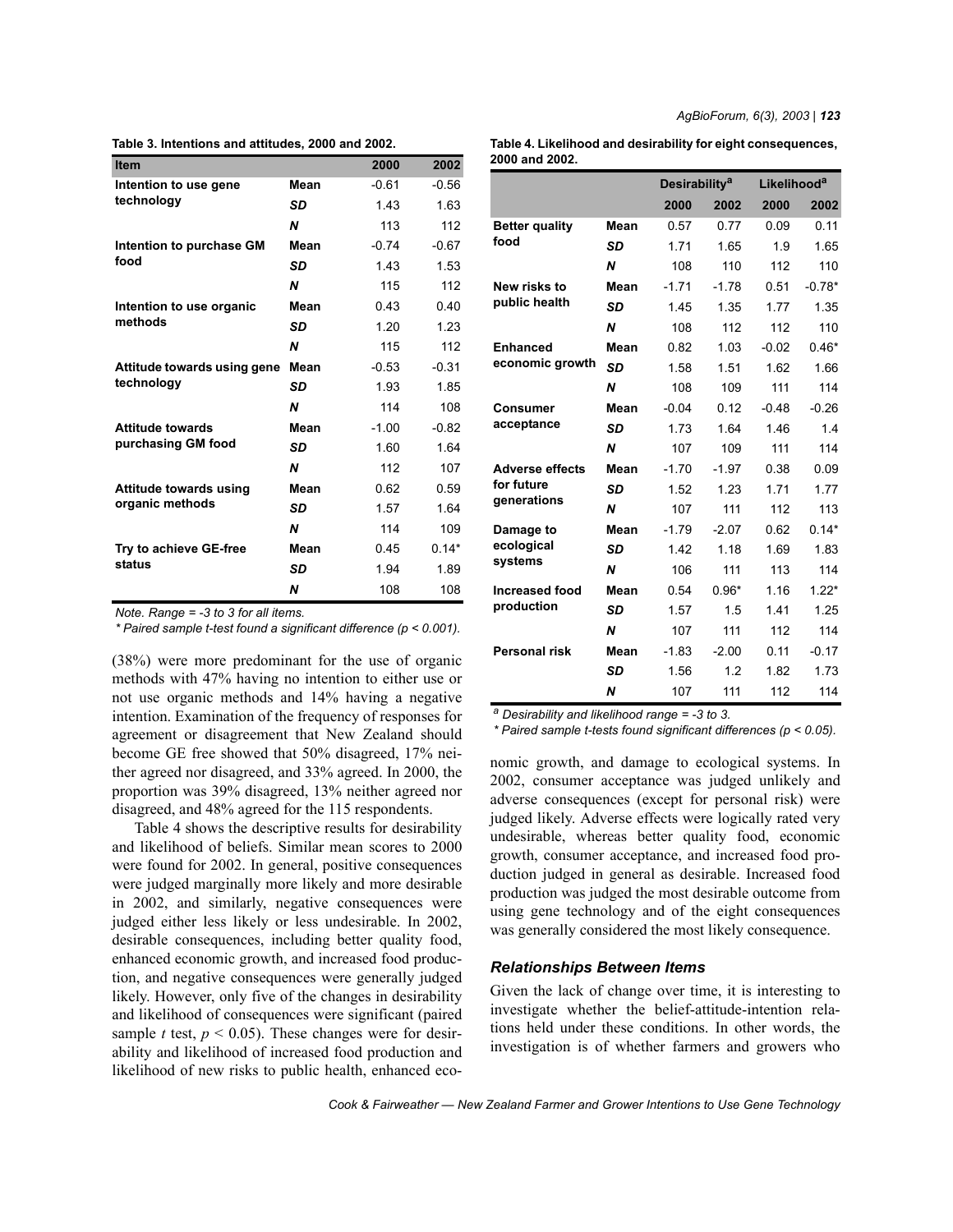changed their intentions also requisitely changed their attitudes and beliefs.

The summation of respondent beliefs about gene technology for 2002 ( $M = 12.3$ , range = -27-63, *SD* = 18.29,  $n = 108$ ), like other measures, was slightly more positive than the belief summation for 2000 (*M* = 2.7, range =  $-46-72$ , *SD* = 20.46,  $n = 105$ ). Differences between the summations were also significant (paired sample *t* test,  $p < 0.001$ ). There was evidence of internal consistency for the eight beliefs in 2000 (Cronbach's alpha =  $0.70$ ) and  $2002$  (Cronbach's alpha =  $0.76$ ). Cronbach's alpha coefficient is a calculated value (ranging between 0 and 1) based on the average correlation of items. Values above 0.5 are considered acceptable as evidence of a relationship (Nunnally, 1967), whereas values above 0.7 are more definitive (Peterson, 1994).

To investigate change over time for the hypothesized model, multivariate testing for change between the two time periods is inappropriate for examining changes in individual beliefs, because in the TPB model each belief is assumed to have variance independent of another belief. However, the hypothesized belief-attitude-intention relationship can be tested so that change in the model as a whole can be assessed. The test (MANOVA) between belief-attitude-intention in 2000 with beliefattitude-intention in 2002 as multiple dependant variables found a nonsignificant multivariate effect for attitude 2000 (Pillai's trace,  $p > 0.05$ ). There is therefore no evidence to suggest that a change had occurred in respondents' beliefs, attitudes, and intentions to use gene technology between 2000 and 2002. These results are consistent with the lack of change indicated by results of the paired sample *t* tests.

Having found no evidence of change between 2000 and 2002, further relationships to investigate are the hypothesized causal sequences (beliefs-attitude-intention) from both 2000 and 2002 relationships. To test the hypothesized causal sequence from responses to the 2000 study, evidence of relationships were found between the sum of beliefs and attitude ( $r = 0.56$ ,  $p <$ 0.001,  $n = 103$ ) and attitude and intention to use gene technology ( $r = 0.70$ ,  $p < 0.001$ ,  $n = 111$ ). As would be expected from the MANOVA result, from the 2002 study, evidence of relationships similar to the 2000 results were found between: the sum of beliefs and attitude  $(r = 0.64, p < 0.001, n = 102)$ , and attitude and intention to use gene technology ( $r = 0.70$ ,  $p < 0.001$ , *n*  $= 106$ ). In keeping with the axioms of the TPB, these strong positive relations support the interpretation that consequences of the use of gene technology are important factors in decisions to use or not use the technology.

Therefore, farmer and grower decisions are likely to be strongly influenced by the economic, environmental, social, and production implications of gene technology tested in this study.

Further investigation of the 2002 data showed that intention to use gene technology was correspondent with intention to purchase GM food  $(r = 0.73, p \le 0.001,$  $n = 112$ ) and inversely related to the imperative for New Zealand to become GE free ( $r = -0.57$ ,  $p < 0.001$ ,  $n =$ 106). In addition, inverse correspondence was found with intention to use organic methods ( $r = -0.42$ ,  $p <$ 0.001,  $n = 106$ ). In cross-tabulation, only one of the 115 respondents had a positive intention to use both organic methods and gene technology. This was fewer than in 2000, when 10 of the 115 respondents had a positive intention to do both activities. It appears that the activities are considered incompatible, which suggests that an increase in intentions to use gene technology is dependent upon a reduction in intentions to use organic methods.

Like the relationship between attitudes and intentions to use gene technology, attitude to purchasing GM food and intention to purchase GM food were strongly correlated ( $r = 0.75$ ,  $p < 0.001$ ,  $n = 105$ ). In addition, attitudes towards using organic methods correlated with intentions to use organic methods ( $r = 0.45$ ,  $p < 0.001$ , *n*  $= 105$ ).

## **Discussion and Conclusion**

First, an important necessary consideration is the qualification of the results in terms of the validity of claims that can be made about farmers and growers in general. Tests for representativeness found no evidence of significant response bias, and comparison between the resurvey sample and the population of farmers and growers found no evidence of significant differences. Nevertheless, because of the small number of respondents ( $N =$ 115), minor differences between this and other samples of the population can be expected.

To qualify the results further, although the relationships between items were strong, attitude measures may not necessarily characterize all elements in personal decisions. Eagly and Chiaken (1993) have recommended a measure of self-identity to capture value-oriented positions more effectively. Indeed, TPB studies of purchasing GM food have found that self-identity independently contributed to explaining intention while accounting for the effect of attitude on intention (Bredahl, 2001; Cook, Kerr, & Moore, 2002). A further possible unmeasured effect is the possibility that because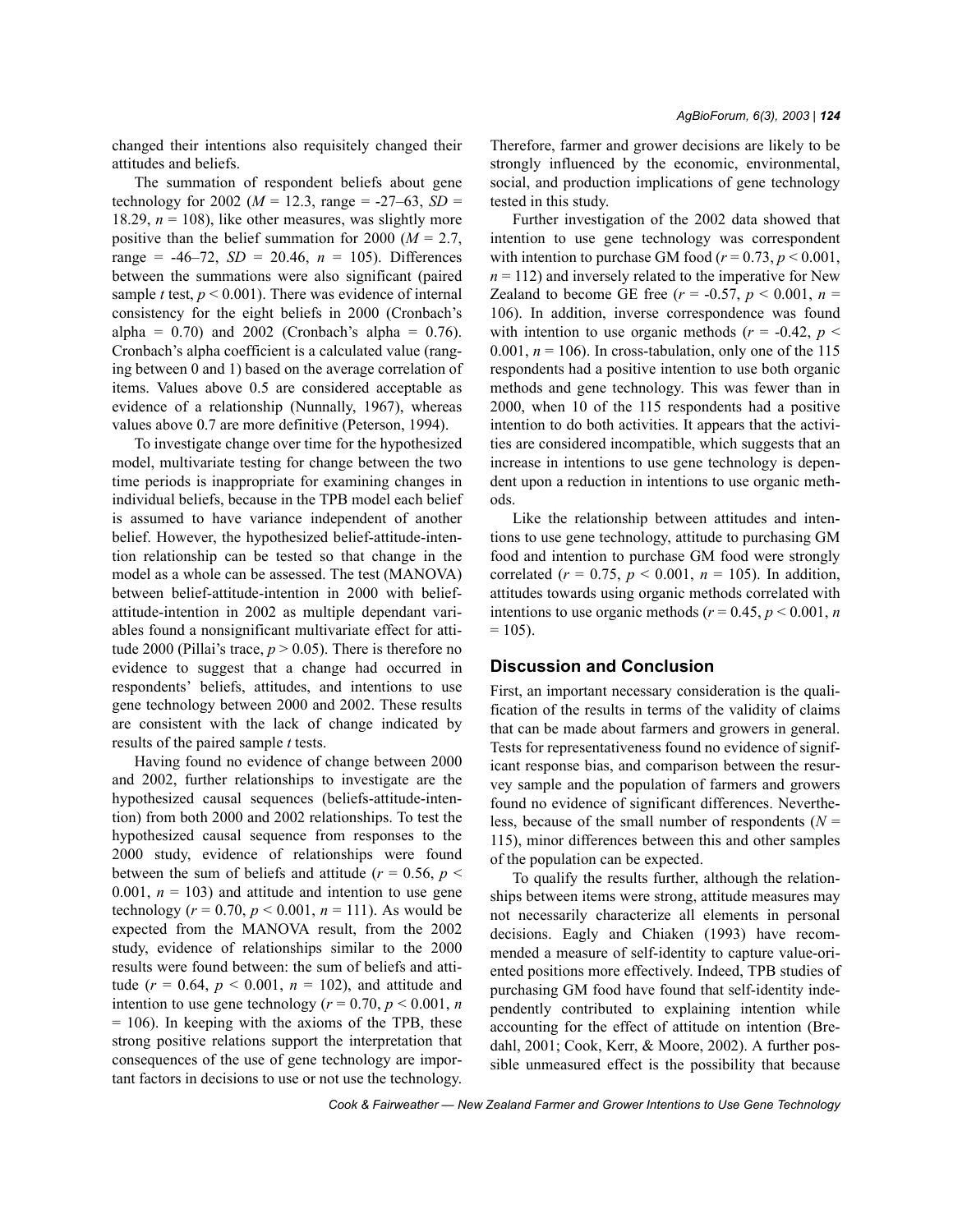gene technology is unfamiliar, uncertainty may contribute to harmful consequences being judged more likely (Otway & Wynne, 1989). In addition, in characterizing decision-making using a particular model, personal decision-making is summarized, and the possibility that people can make decisions in different ways is not taken into account (Eagly & Chiaken, 1993, p. 173). Alternative models have sought to characterize spontaneous or less well thought out decisions (e.g., Fazio, 1986; Triandis, 1980). Indeed, farmers and growers who favor organic methods appear to simply reject gene technology, because they consider it incompatible with organic farming. Against these qualifiers, key factors in farmer and grower decisions have been identified, and although some farmers may decide in different ways, and other factors may well be of influence, the support given to the model affords the projection of the results onto farmers and growers in general.

In terms of the overall aim of examining changes in farmer and grower decisions, because of nonsignificant results, farmers and growers appear to be no more accepting or rejecting of gene technology than they were two years ago. However, significantly fewer farmers and growers than two years ago agreed that New Zealand should become GE free. The general lack of change was confirmed further by a multivariate test of model components (beliefs-attitudes-intentions). This absence of change between 2000 and 2002 suggests that farmers and growers have stable views about gene technology. An issue, then, is what factors may influence their attitudes and intentions; this question can be answered through the application of the TPB.

Following the directives of the TPB, strong relationships were found between the sum of beliefs, attitudes, and intentions. These relationships show that changes in attitude and intention are the result of changes in beliefs about the consequences of performing an intended action (Ajzen, 1991; Ajzen & Fishbein, 1980). In keeping with this interpretation, a positive or negative change in any of the consequences assessed by farmers and growers should effect a corresponding change in attitude and a corresponding change in intention. Less favorable attitudes would result from perceived increase in the likelihood of negative consequences. Reducing the perceived likelihood of favorable consequences would also produce a negative attitude. On the other hand, a more positive attitude will arise through farmers and growers determining that harmful consequences are less likely. Attitude would also improve with evidence that the perceived benefits of better quality food, economic growth, and increased food production would be realized. Farmers and growers deciding that risks to public health or personal health, damage to ecological systems, and adverse effects on future generations were unlikely, would also result in more favorable attitudes and intentions. Indeed, the beliefs of farmer and growers are readily encapsulated as conditional factors in terms of market acceptance, commercial viability, and environmental risk. In other words, the minority of farmers and growers who intend to use gene technology appear to be speculating that applications of the technology that are economically viable and marketable with regulatory approval will be available in the next ten years.

To consider the results in broader context, a number of conditional factors must be addressed for gene technology to be accepted. First, farmers and growers must be convinced that the risks are acceptable. Farmer and grower concerns about damage to ecological systems, adverse effects on future generations, personal risk, and risks to public health presently preclude acceptance. Second, the marketplace must be accepting of the use of the technology in agricultural production; at present, most farmers and growers do not believe consumers are accepting of the technology. Third, financial rewards from either efficiency in production or better returns for produce must be evident. As this study indicated, evidence of increased food production, better quality food, and enhanced economic growth for New Zealand would encourage acceptance. In addition to changes in these factors of concern to farmers and growers, current preferences for organic methods present a difficulty. Organic methods and gene technology appear to be perceived by farmers and growers as incompatible. This means that based on the results of this study, approximately 38% of farmers and growers believe they cannot seriously consider using gene technology.

Farmer and grower decisions are dynamic, and their beliefs and preferences represent key factors that will ultimately influence their actions. As yet, gene technology is not available to farmers and growers, and their acceptance of the technology is dependent upon whether their concerns about a variety of risks, market acceptance, and profitability are satisfactorily addressed. In this way, although farmers and growers may well readily accept any development that holds the prospect of improving their business, their intentions are, nevertheless, dependent upon the realization of relevant benefits and evidence of acceptable risk from the use of genetic engineering in agriculture.

*Cook & Fairweather – New Zealand Farmer and Grower Intentions to Use Gene Technology*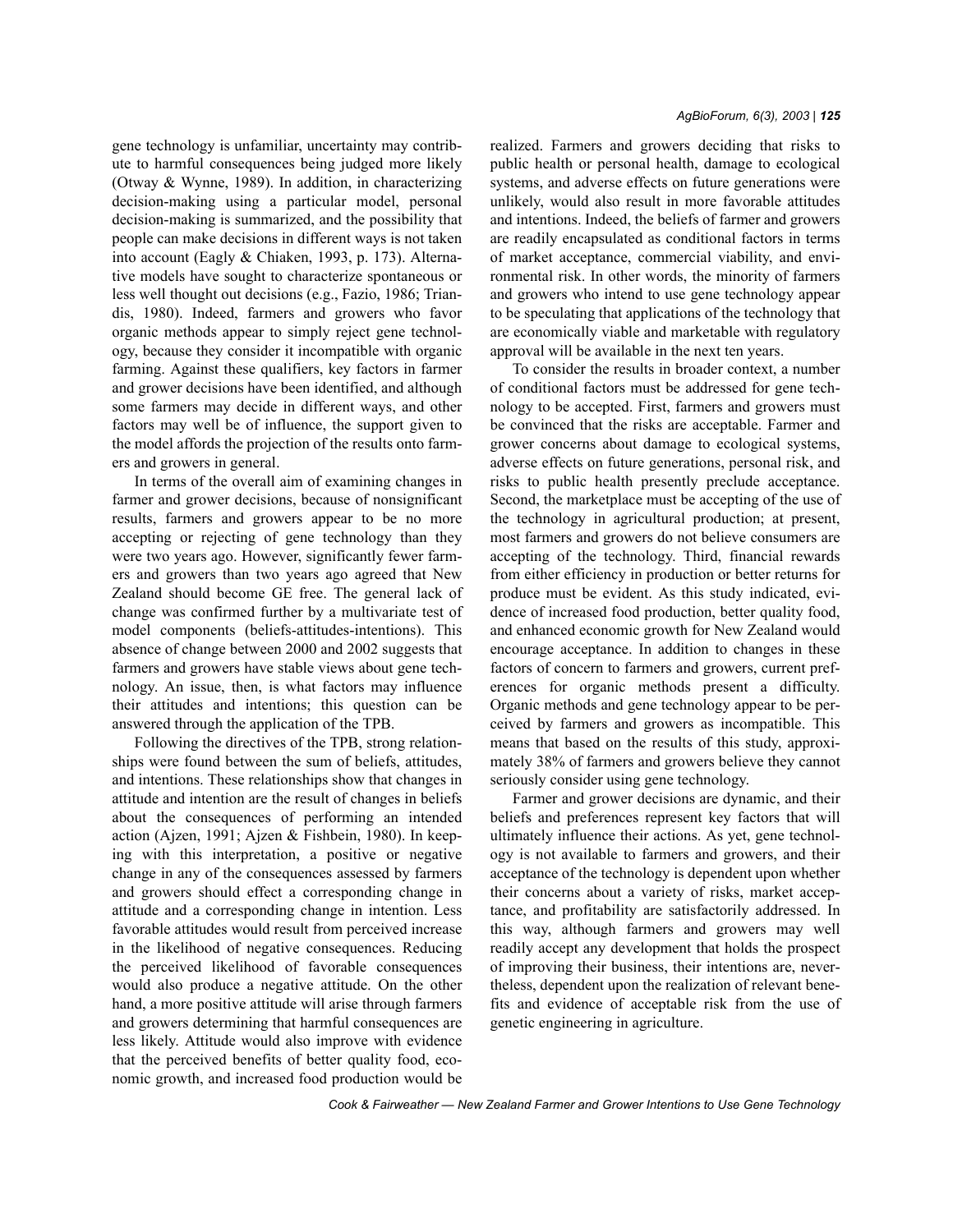# **References**

- Ajzen, I. (1991). The theory of planned behaviour. *Organisational Behaviour and Human Decision Processes, 50*, 179-211.
- Ajzen, I., & Fishbein, M. (1980). *Understanding attitudes and predicting social behaviour.* Englewood Cliffs, NJ: Prentice-Hall.
- Armitage, C.J., & Conner, M. (2001). Efficacy of the theory of planned behaviour: A meta-analytic review. *British Journal of Social Psychology, 40*, 471-499.
- Beedell, J.D.C., & Rehman, T. (1999). Explaining farmers' conservation behaviour: Why do farmers behave the way they do? *Journal of Environmental Management, 57*, 165-176.
- Beedell, J.D.C., & Rehman, T. (2000). Using social psychological models to understand farmers' conservation behaviour. *Journal of Rural Studies, 16*, 117-127.
- Bennett, R., Meister, A., & Wilkinson, R. (1999). *Sustainable soil management in New Zealand: Farmer beliefs, attitudes and motivations* (Discussion paper in natural resource and environmental economics, Number 21). Palmerston North, New Zealand: Massey University.
- Bredahl, L. (2001). Determinants of consumer attitudes and purchase intentions with regard to genetically modified foods: Results of a cross-national survey. *Journal of Consumer Policy*, *24*, 23-61.
- Conner, M., & Armitage, C.J. (1998). Extending the theory of planned behaviour: A review and avenues for further research. *Journal of Applied Social Psychology, 28*(15), 1429- 1464.
- Cook, A.J., Fairweather, J., & Campbell, H. (2000). *New Zealand farmer and grower intentions to use genetic engineering technology and organic methods* (Research Report No. 243). Canterbury, New Zealand: Lincoln University Agribusiness and Economics Research Unit.
- Cook, A.J., Kerr, G.N., & Moore, K. (2002). Attitudes and intentions towards purchasing GM food. *Journal of Economic Psychology, 23*, 557-572.
- Couchman, P.K., & Fink-Jensen, K. (1990). *Public attitudes to genetic engineering in New Zealand* (DSIR Crop Research Report No. 138). Christchurch, New Zealand: Department of Scientific and Industrial Research.
- Eagly, A.H., & Chaiken, S. (1993). *The psychology of attitudes.* Fort Worth, TX: Harcourt Brace Jovanovich.
- Fairweather, J.R., & Gossman, P. (in press). Question style and response rates: Do people prefer to tick a box or to insert a number when filling out a questionnaire? *Rural Society.*
- Fairweather, J.R., Maslin, C., Gossman, P., & Campbell, H.R. (2003). *Farmer views on the use of genetic engineering in agriculture* (Research Report No. 258). Canterbury, New Zealand: Lincoln University Agribusiness and Economics Research Unit.
- Fazio, R.H. (1986). How do attitudes guide behaviour? In R.M. Sorrento & E.T. Higgins (Eds.), *The handbook of motivation*

*and cognition: Foundations of social behaviour* (pp. 204- 243). New York: The Guilford Press.

- Gamble, J., Muggleston, S., Hedderly, D., Parminter, T., & Richardson-Harman, N. (2000). *Genetic engineering: The publicís point of view.* Auckland, New Zealand: Horticulture and Food Research Institute of New Zealand Limited, Mount Albert Research Centre.
- Macer, D. (1994). *Bioethics for the people by the people*. Christchurch, New Zealand: Eubios Ethics Institute.
- Macer, D. (1998). *Public perceptions of biotechnology in New Zealand and the international community: Eurobarometer 46.1.* Christchurch, New Zealand: Eubios Ethics Institute.
- Nunnally, J.C. (1967). *Psychometric theory* (1<sup>st</sup> ed.). New York: McGraw-Hill.
- Otway, H., & Wynne, B. (1989). Risk communication: Paradigm and paradox. *Risk Analysis, 9*(2), 141-146.
- Peterson, R.A. (1994). A meta-analysis of Cronbach's coefficient alpha. *Journal of Consumer Research, 21*, 381-391.
- Randall, D.M., & Wolff, J.A. (1994). The time interval in the intention-behaviour relationship.: Meta-analysis. *British Journal of Social Psychology, 33*(4), 405-418.
- Royal Commission on Genetic Modification [New Zealand]. (2001). *Report of the royal commission on genetic modification.* Available on the World Wide Web: http://www.gmcommission.govt.nz/RCGM/index.html.
- Subrahmanyan, S., & Cheng, P.S. (2000). Perceptions and attitudes of singaporeans toward genetically modified food. *The Journal of Consumer Affairs 34*(2), 269-290.
- Triandis, H. (1980). Values, attitudes, and interpersonal behavior. In H.E. Howe & M.M. Page (Eds.), *Nebraska Symposium on Motivation* (pp. 195-259). Lincoln, Nebraska: University of Nebraska Press.

# **Appendix: Questions and Response Scales**

- 1. Using the seven-point scale below, how favorable or unfavorable is your general attitude towards the following three items?
	- Using gene technology on your farm
	- Using organic methods on your farm

Purchasing GM food

Scale:  $1 =$  extremely unfavorable,  $2 =$  very unfavorable,  $3 =$  unfavorable,  $4 =$  neither unfavorable nor favorable,  $5 =$  favorable,  $6 =$  very favorable,  $7 =$ extremely favorable.

2. Please indicate your level of agreement of disagreement with the following statements:

\_\_\_\_\_ New Zealand should try to achieve GE-free status